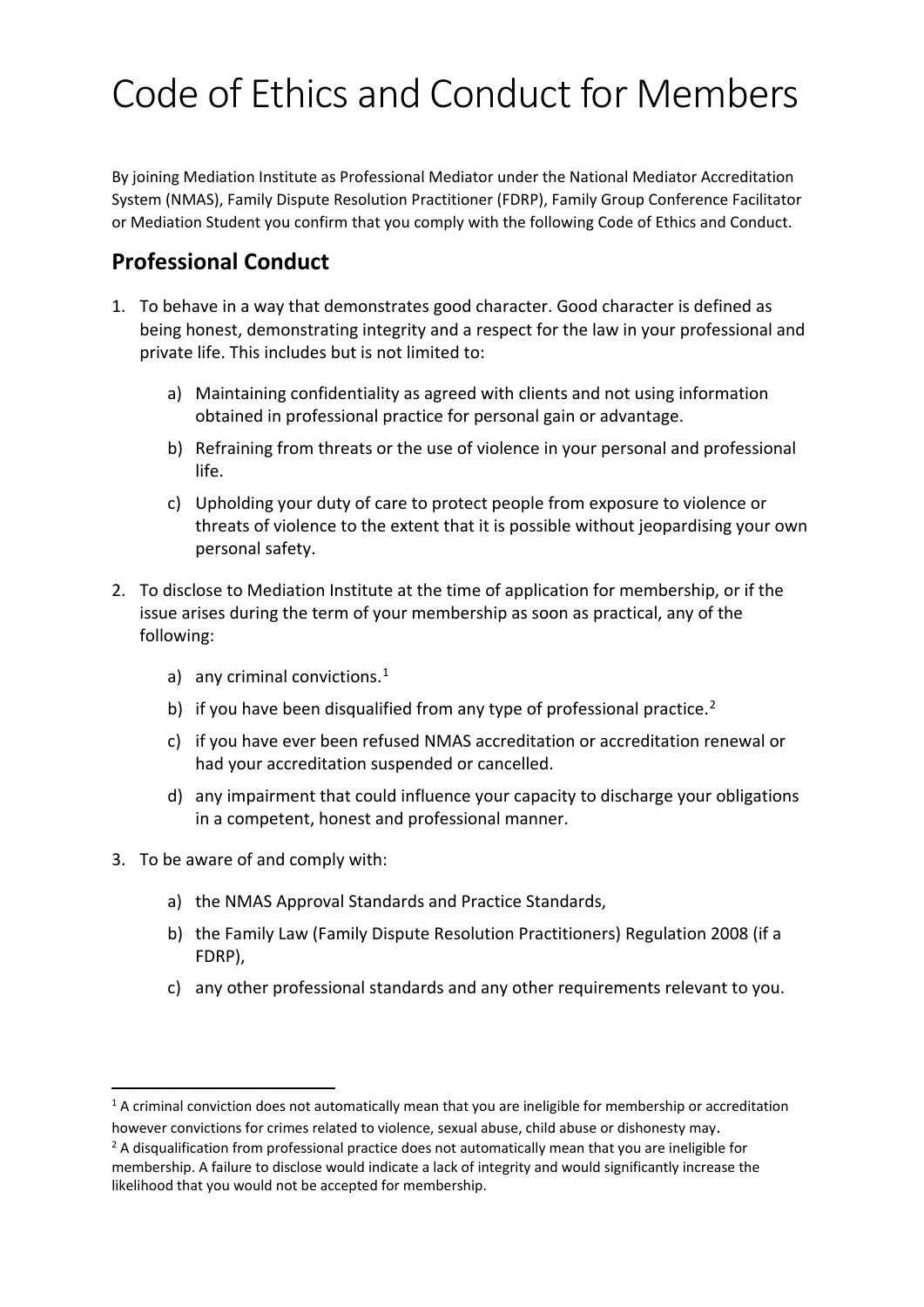- 4. To be honest in terms of marketing your professional services as a mediator including:
	- a) Accurately representing your qualifications and experience as a dispute resolution professional.
	- b) Providing accurate information about your practices and procedures so that potential clients can make an informed decision about making use of your services.
	- c) Not promising that an agreement or any specific outcome can be achieved from a dispute resolution process or implying that promise.
	- d) Being clear about the basis on which all fees, costs and additional charges will be levied, including any hourly rate, before the dispute resolution process commences.
	- e) To clearly indicate your role when acting in the capacity of dispute resolution professional, especially if you have additional professional roles such as a lawyer, psychologist, counsellor, advocate, advisor or other role.
	- f) If a FDR Practitioner to comply with Regulation 28 in providing the Information to [be given to parties before Family Dispute Resolution](http://www5.austlii.edu.au/au/legis/cth/consol_reg/fldrpr2008662/s28.html)
- 5. To keep private and confidential information private by:
	- a) Storing and disposing of any records from dispute resolution services securely
	- b) Refraining from providing information or evidence about anything that occurs in dispute resolution without the permission of the party or parties who disclosed the information unless required by law
- 6. To disclose private and confidential information if:
	- a) You reasonably believe that it is necessary to prevent or report an imminent threat of harm to a person or property or a crime related to harm to a person or property or
	- b) It is required or permitted by law to release private and confidential information
- 7. To avoid bias and conflict of interest and the perception of bias or conflict of interest by:
	- a) Withdrawing from any case where you do not believe that you can facilitate the process fairly.
	- b) By informing the participants of any situation where there may reasonably be grounds for a perception of bias or conflict of interest, even if you do not feel that you will be biased or conflicted
	- c) Potential grounds for conflict of interest include: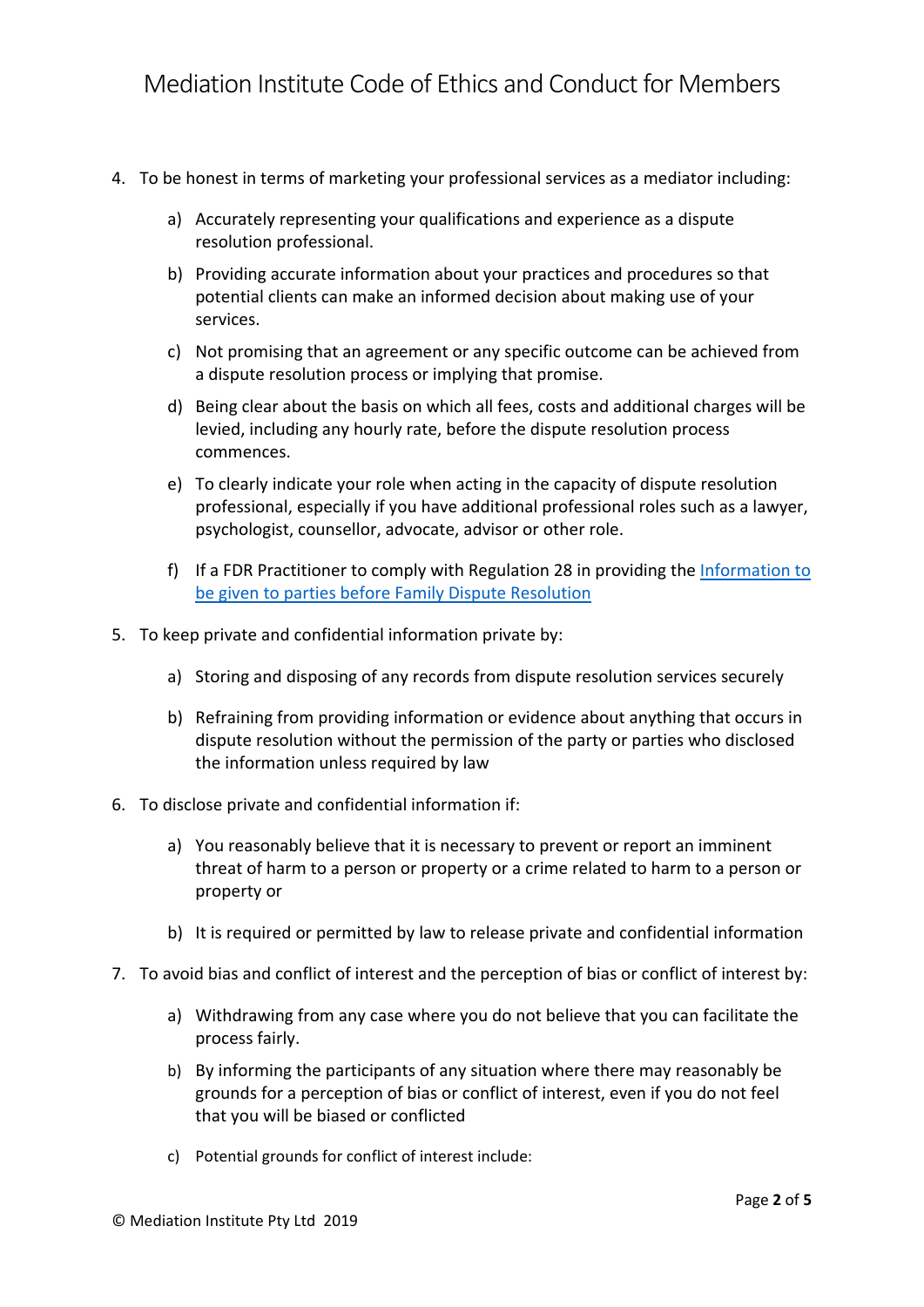- i. previously acting in a professional capacity (other than as a mediator, FDRP, family counsellor or arbitrator)
- ii. previous commercial dealings
- iii. a personal acquaintance
- d) Dispute resolution services should only be provided if there is a potential conflict of interest if:
	- i. Each party to the dispute resolution process agrees and
	- ii. The previous professional dealings (if any) do not relate to the issues in dispute or
	- iii. The previous commercial dealings (if any) are not of a kind that could reasonably be expected to influence you in the provision of mediation services
- e) Refraining from acting in an advocate or other professional role for one party only after you have provided dispute resolution services, without the permission of all parties to do so.
- f) Permission to proceed if there is a potential conflict of interest or a subsequent individual role with one party is agreed to should be documented in writing and signed by all parties.
- 8. To ensure that your professional insurances always remain current.

#### **Conduct when providing dispute resolution services**

- 9. To provide dispute resolution services only when you have competence to do so and to seek support, a co-facilitator or mentor when you are unsure of your competence in a specific situation or scenario.
- 10. To prepare appropriately for dispute resolution and only provide your professional services in a location where the participants privacy and confidentiality can be protected (to their level of comfort).
- 11. To ensure that a pre-mediation assessment has been conducted in any dispute and that the dispute resolution process proposed is appropriate. If any party in the dispute is not able to negotiate freely due to an imbalance of power or threats mediation may not be an appropriate process.
- 12. In deciding if the dispute resolution process is appropriate the dispute resolution professional must take into account:
	- a) Any history of violence / family violence (if any) among the parties
	- b) The likely safety of the parties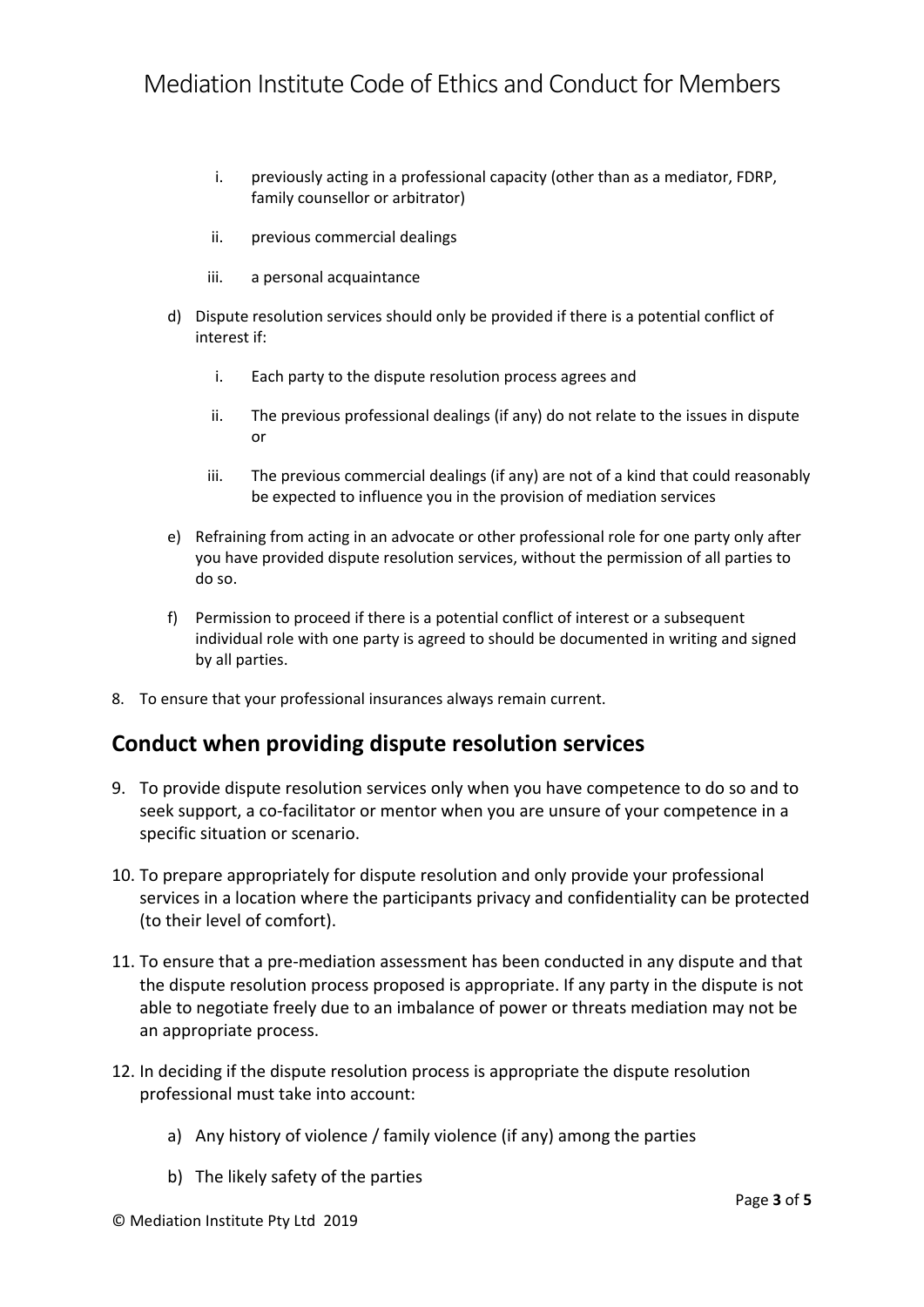- c) The equality of bargaining power among the parties
- d) The risk that a child may be abused
- e) The emotional, psychological and physical health of the parties
- f) Any other matter that the dispute resolution professional considers relevant to the dispute resolution process
- 13. To uphold the integrity and fairness of the dispute resolution process by:
	- a) Facilitating dispute resolution in a way that is fair, unbiased and without any personal gain from any specific outcome.
	- b) Avoiding conflict of interest.
- 14. To use an Agreement to Mediate or other document to provide the client with clear and accurate information about your processes, costs, roles, how to access the NMAS (if a NMAS accredited mediator) and how a participant can make a complaint if they do not believe that the process was facilitated in accordance to their expectations.
- 15. To not use any information gained during the dispute resoultion process or to act as an advocate or in any other professional capacity in relation to the same subject without the express permission in writing from both parties.
- 16. To uphold self-determination and communicate with all participants in a fair, respectful and sensitive manner.
- 17. To facilitate the dispute resolution process professionally, supporting participants to engage in the process without demonstrating bias.
- 18. To suspend or terminate the dispute resolution process if it becomes evident to you that it is no longer appropriate or that it could be detrimental to one or more of the participants or yourself.
- 19. To only provide legal advice and/or expert information when you have the expertise and qualifications to do so and then only when:
	- a) It supports the decision-making of the participants.
	- b) When it is agreed by all participants in advance that advice and/or expert information may be provided e.g. specified as part of your role in your Agreement to Mediate.
- 20. To respond to any complaints proactively, respectfully and professionally including providing information about how to escalate a complaint or grievance to your independent complaint handling service if a client is not satisfied with your internal response.